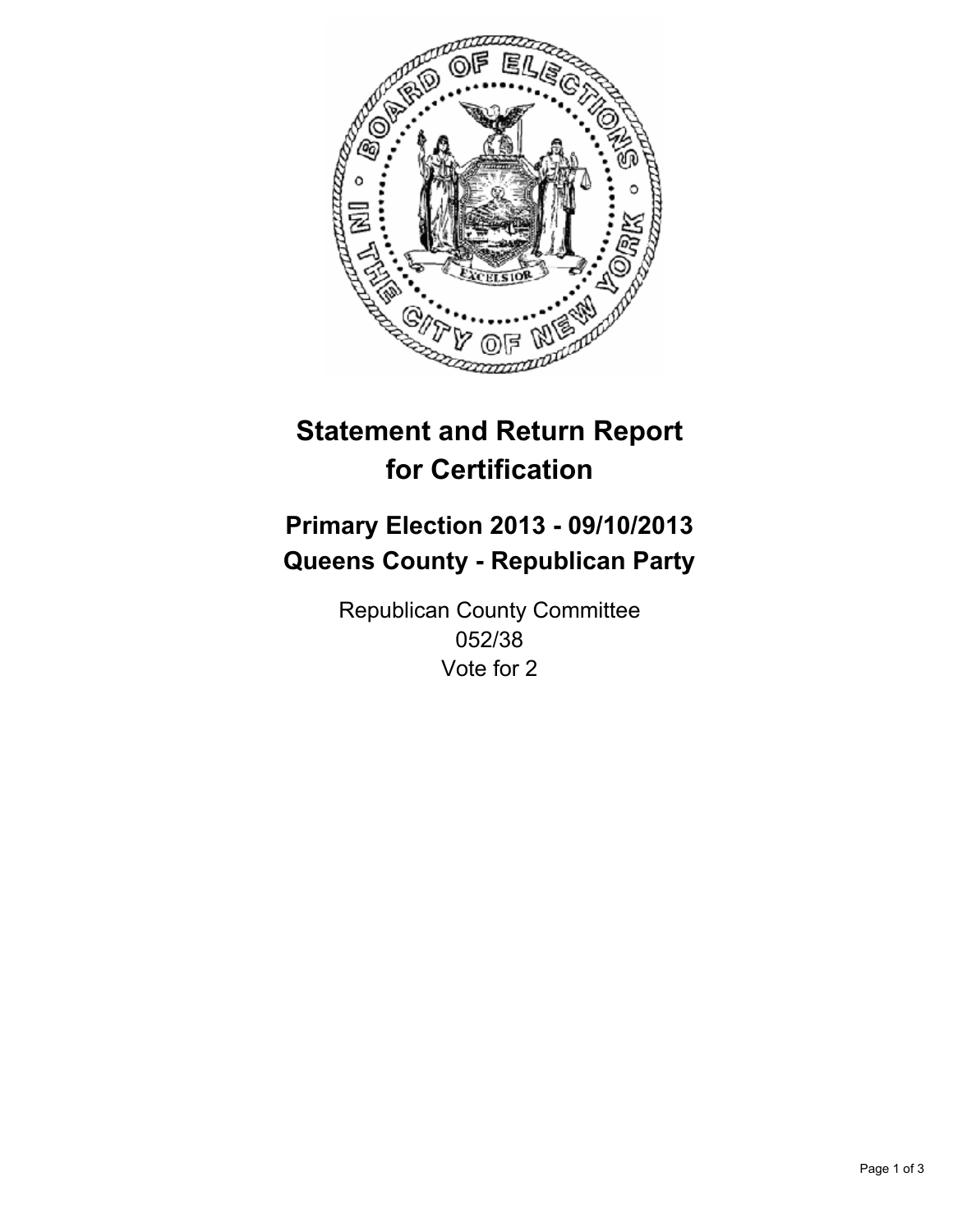

### **Assembly District 38**

| <b>EMERGENCY</b>        | 0        |
|-------------------------|----------|
| ABSENTEE/MILITARY       |          |
| <b>FEDERAL</b>          | 0        |
| SPECIAL PRESIDENTIAL    | 0        |
| <b>AFFIDAVIT</b>        | $\Omega$ |
| <b>JOSEPH PALLADINO</b> | 14       |
| DOROTHY POCIUS          | 8        |
| DONNA M. CALTABIANO     | 24       |
| JOSEPH A. PALLADINO     | 4        |
| <b>Total Votes</b>      | 50       |